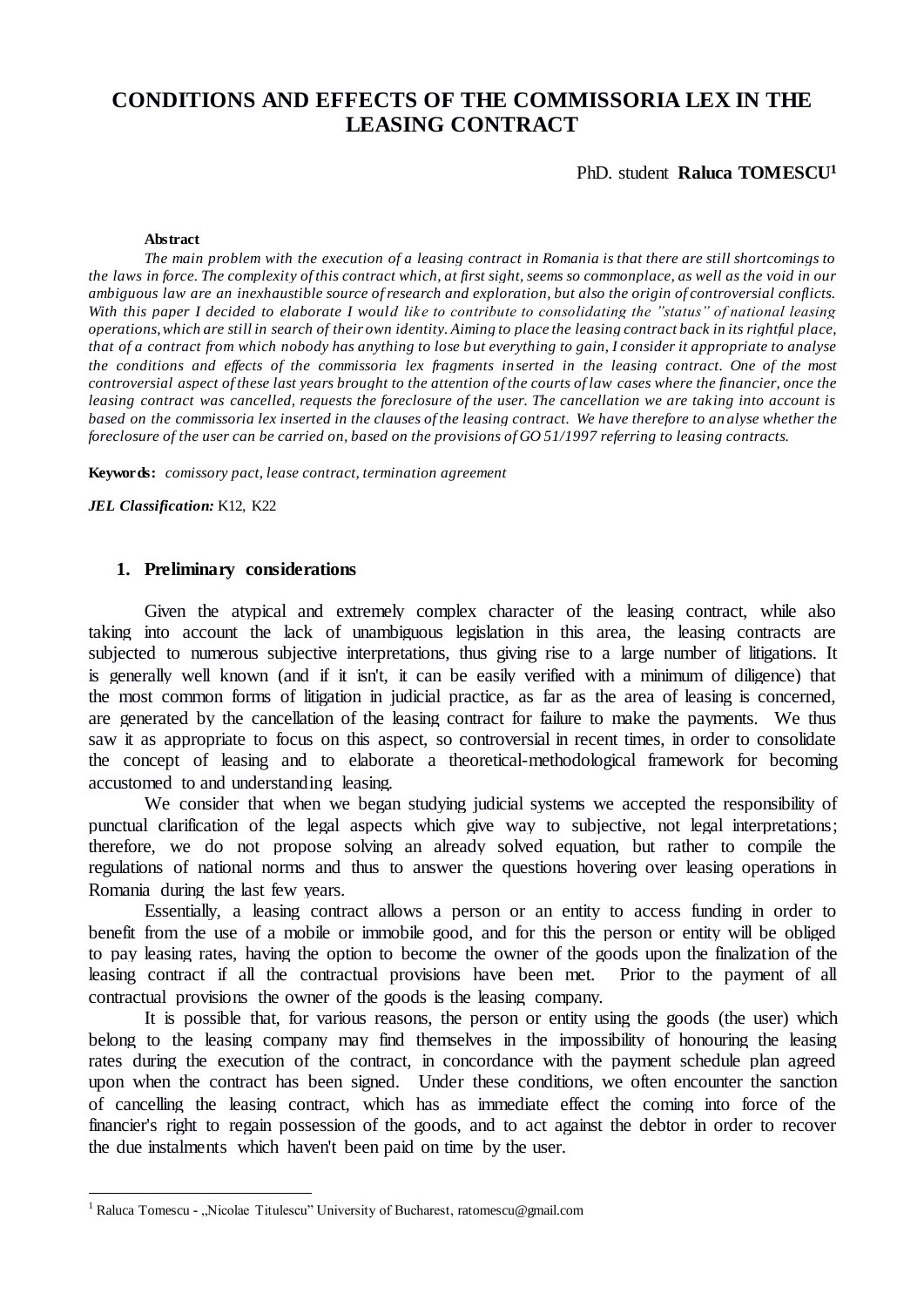The cancellation is the most drastic of the sanctions which may appear in synallagmatic contracts with successive execution, in case of one of the parties' culpable failure to meet the contractual provisions. The cancellation has effects for the future (*ex nunc*) and results in the termination of the contract. The leasing contract does, of course, abide by these principles.

# **2. Conditions**

The termination of the leasing contract may occur in the following situations:

- the contract comes to term, the good ownership being transferred to the buyer or returned to the supplier (if the user does not wish to buy it) or the leasing period is prolonged for a new duration and under the conditions agreed upon by both parties.
- by agreement of the parties (*mutuum dissensus*), under the conditions of art. 1270 paragraph (2) Civ. C.
- the anticipated termination by unilateral cancellation of the contract done generally by the financier, but the user also has the right to do it (this case is rarely found in practice).

As far as the cancellation clauses for the contract are concerned, as provided by the law, we must note that they are not limiting in their nature, therefore the cancellation may also be requested in the case of culpable failure of one of the parties to meet other contractual clauses.

By *lex lata*, the leasing contract can be cancelled in the following situations:

- when the user refuses to receive the goods at the time stipulated in the leasing contract (art. 14 paragraph (1)).
- or in the case when the user is in the process of either legal reorganization and/or bankruptcy (art. 14 paragraph (1) 2nd thesis).
- when the user does not comply with the obligation of paying the leasing rate for two consecutive months.
- when the financier does not respect the option right of the user.

The mechanism of cancellation/termination of the contract is irrevocably set in motion by transmitting a notification to this extent; it must be noted that, in case of rightful tardiness, the cancellation of the contract shall come into effect upon the date of the communication, whereas in other situations it comes into effect upon the expiration of the term granted by the creditor by giving formal notice (and no other prior formalities), if the debtor failed to honour the obligations.

The cancellation won't always operate "of right", but the parties will be able to stipulate in the leasing contract a commissoria lex, which usually occurs in the case of the majority of leasing contracts, with the purpose of simplifying formalities or in order to reduce or eliminate the court's role in pronouncing the termination of the contract. The advantage of the commissoria lex over the unilateral declaration of termination (art. 1552 Civ. C.)) would be that the cancellation of the contract would occur "of right", that is automatically and immediately, without the need of any other formality (such as a formal notification or warning).

The commissoria lex being, in fact, contractual clauses inserted within the contracts themselves, stating the conditions under which the termination of contract can be invoked, they are part and parcel of almost every leasing contract, in order to sanction the culpable failure to meet the obligations by any of the contractual parties.

In the new Civil Code there is clear regulation regarding the conventional termination/cancellation under the form of: unilateral termination/cancellation of the commissoria lex, unlike in the previous civil legislation, where commissoria lex used to be consecrated only by way of doctrine and jurisprudence.

The unilateral termination/cancellation is regulated by art. 1552 of the Civil Code and occurs when the parties have agreed upon it by convention, and the debtor is, of right, late or does not abide with the remediation term established by means of the formal notification.

The commissoria lex is regulated by art. 1553 of the Civil Code and attracts the of right termination/cancellation of the contract, without any other prior formalities, when the parties have clearly stated what are the obligations for which the failure to observe them brings such measures,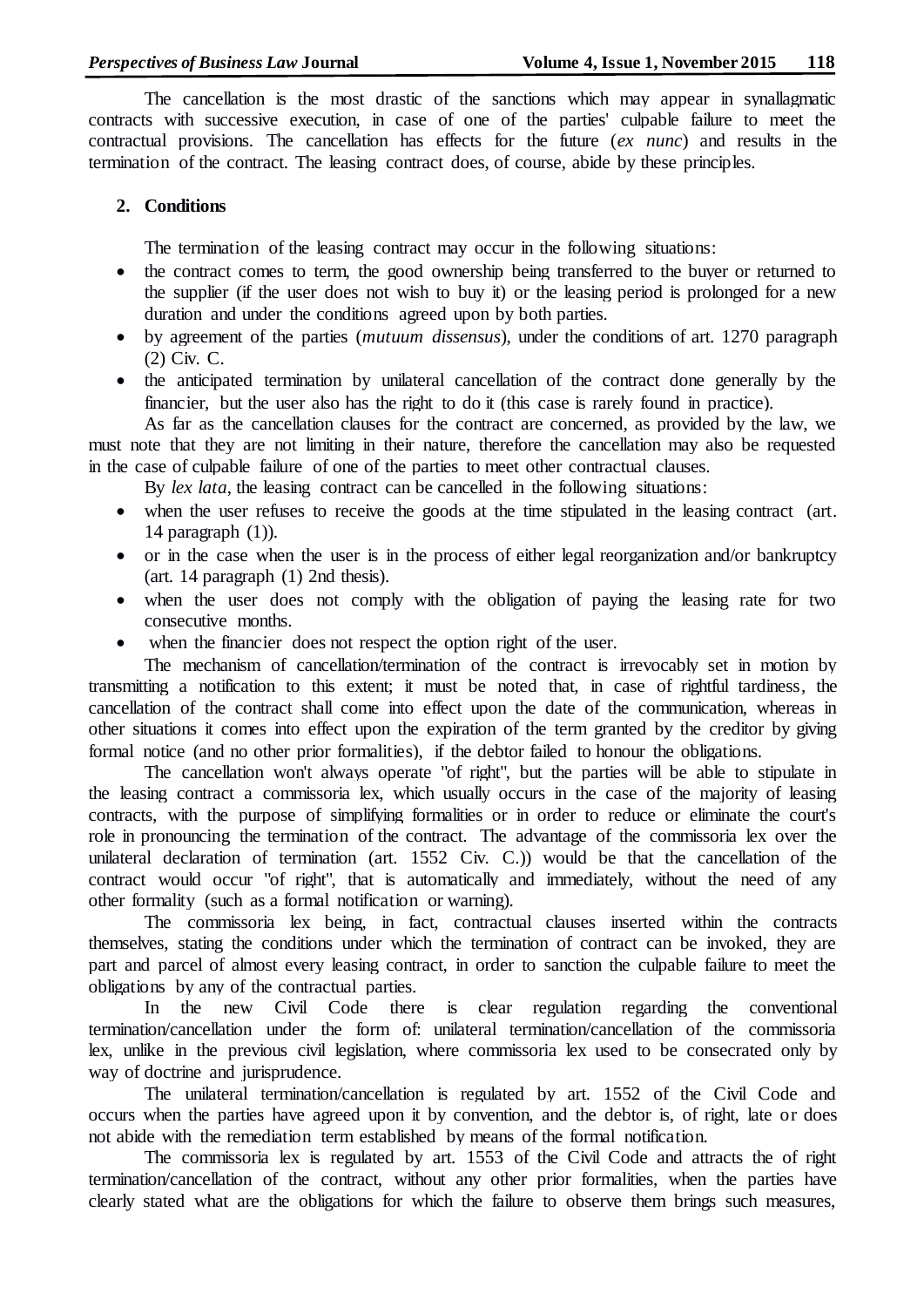as well as the conditions under which the contract may be terminated, and if the debtor is late. If the debtor is not late, of right, then the commissoria lex only operates after the formal notice.

Unlike the unilateral termination, the commissoria lex attracts the of right termination of the contract without needing any supplementary manifestation of will on the part of the creditor to this respect, but only if the parties have clearly stated in the contract the obligations which attract the termination of the contract in case of failure to meet them, as well as the fact that the debtor is late, of right, if it fails to perform said obligations.

The parties involved in the leasing contract may, of course, negotiate any clauses they want, as long as these don't go against the law and against good morals, as is the case of negotiating the obligations which attract the termination of the contract by commissoria lex.

The condition under which the commissoria lex is mainly operated is, of course, the failure to meet the obligation of paying due rates. As per art. 15 of the law, should the user not meet the obligation of paying the leasing rate for two consecutive months, the user is obliged to return the goods and to pay the due rates, unless otherwise stipulated by contract.

# **3. Effects**

If the termination of the contract due to failure to pay or due to any other clearly stipulated obligation from the conditions of operation of the commissoria lex is obtained, it will have major effects.

As provided by OG51/2006: *"Art. 15. - If there is no other provision in the contract, in case the tenant/user fails to meet the payment of the leasing rate for two consecutive months since the term provided in the leasing contract, the financier has the right to annul the leasing contract, and the tenant/user is obliged to return the goods and to pay the entirety of the due sums, before the return, according to the leasing contract."*

We therefore retain that as a consequence of the termination of the leasing contract for failure to pay, the parties will have the following duties:

- the user will be obliged to return the goods, on fair grounds, since they are not the owner of the leased goods, but only the user, the ownership rights belonging to the supplier;
- moreover, the user is obliged to pay **due rates**, which are in fact the counter value of using the goods and which the user owes to the financier before the termination of the contract, as well as the counter value of the rights of use, by virtue of terminating the leasing contract. This is therefore a debt that is uncontested, liquid and enforceable against the company.

The regulation does not in any case refer to the financier's right to enforce, after this date, by power of enforceability of the leasing, the return of the goods or the recovery of the debt. The confusion appears, willingly or not, from the extensive and erroneous interpretation of the text of law, because the ordinance strictly refers to the due sums, up to the date of termination of the contract which has as effect the obligation of restitution, sums which have been negotiated and inserted in the contract drafted by the parties and which represents a usage the user benefited from up to the date of termination.

By means of what we consider a questionable interpretation, the financier makes use, upon termination of the contract, of the benefits granted to the leasing contract by article 8 of GO51/2006, i.e. of the enforcement: "Art. 8. - The leasing contracts, as well as real and personal *guarantees, constituted in order to guarantee the obligations undertaken by means of the leasing contract, are enforcements*." Surely this state of affairs, though often encountered in legal practice, is virtually impossible, since by termination the creditor loses the benefits conferred by the enforcement of the leasing contract, since this practically ceased to exist, by termination the contract no longer produces effects for the future, starting with the date of its declaration.

Therefore, should the user refuse to wilfully return the good or to pay the due and unpaid rates, accumulated until the date of termination, the financier will only have common law on hand.

 The financier however may renounce the right to request the termination of the contract; they can request the fulfillment of the contract by the user, forcing the latter, at the same time, to